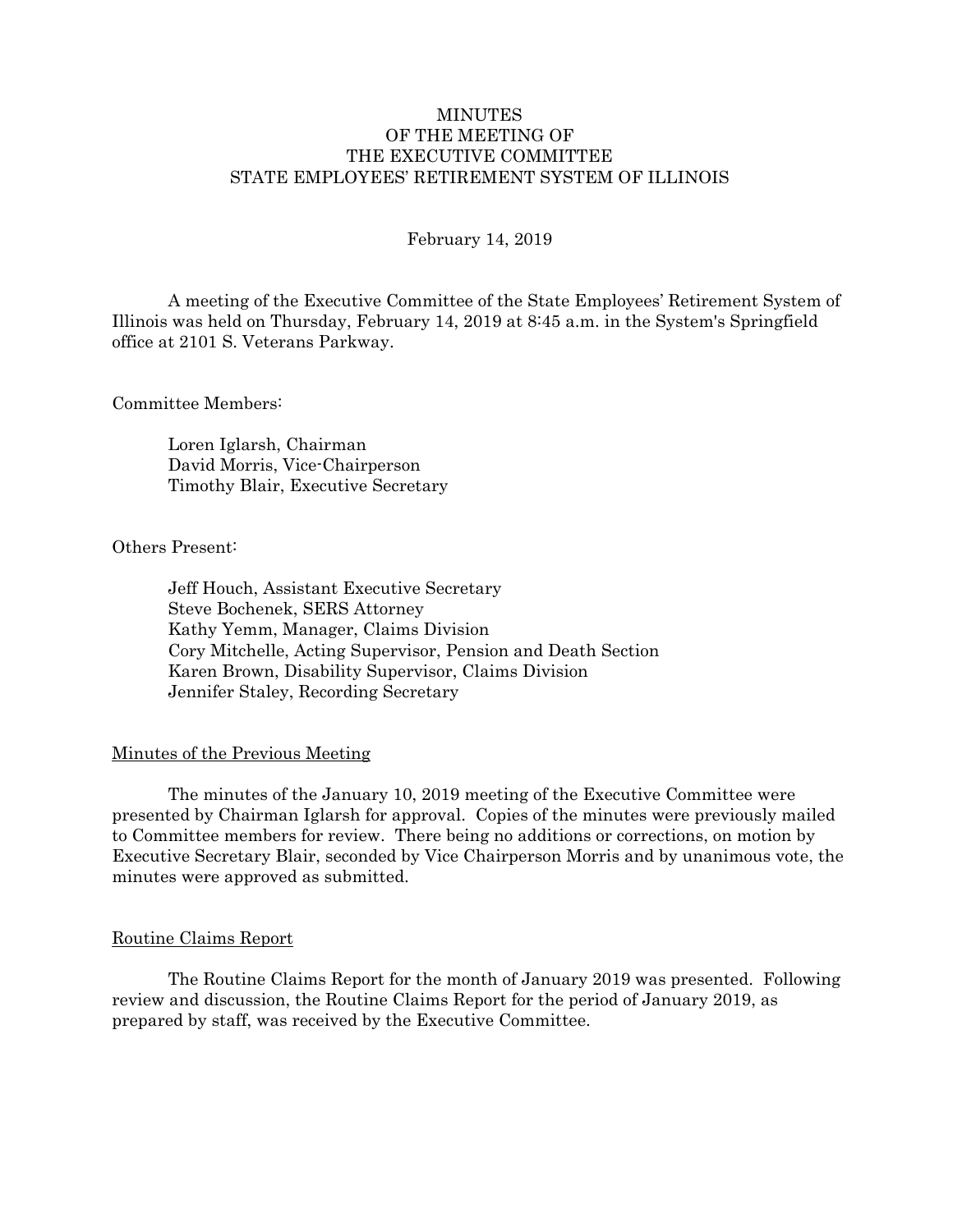## Old Business

# Michael Horve – Appealing the Conversion of Non-Occupational Disability to Occupational Disability

 Michael Horve worked as a yard maintenance worker for the Secretary of State. He went off work on October 20, 2016. He began a service connected leave of absence on October 21, 2016.

 Mr. Horve filed for an occupational disability claim with SERS on May 26, 2016, citing a work related injury on May 5, 2016. SERS paid occupational disability benefits to Mr. Horve while he received TTD from Tristar. SERS stopped his benefit on October 2, 2016 because his TTD benefits were ceased by Tristar.

 On January 17, 2017, Mr. Horve filed for SERS Temporary disability benefit and signed a Required Signature for Temporary Disability form. Mr. Horve entered into a settlement for his injury on April 16, 2018. Based on this settlement, SERS converted his Temporary benefit to an Occupational benefit. This created an overpayment due to SERS.

 Mr. Horve is requesting SERS to cease attempts to collect the overpayment, claiming that this period of disability was not work related. Furthermore, his attorney feels that the settlement did not include any payment to Mr. Horve for temporary total disability benefits for the period in which he received SERS disability payments.

 Mr. Horve and his attorney, Hugh Rowden, were present at the December 13, 2018 Executive Committee meeting to appeal the conversion of Temporary Disability benefits to Occupational Disability benefits. The case was referred back to the disability staff for review and verification of the medical(s) on file.

Disability staff reviewed and verified that the additional information supported the staff decision.

The case was then sent to SERS' legal counsel for a recommendation.

Attorney Bochenek presented Recommendation No. 2019-2 to the Committee to deny the request of Mr. Horve to appeal the conversion of Temporary Disability benefits to Occupational Disability benefits based on the facts of the case and the records provided by SERS. Executive Secretary Blair made a motion to accept Recommendation No. 2019-2. The motion was seconded by Chairman Iglarsh and all were in favor.

## Laura Cadagin – Appealing Refund Repayment Amount

In 2005, Laura Cadagin requested the cost to purchase 219 months of SERS service credit for time spent working for the Illinois Finance Authority (IFA). Ms. Cadagin was notified the cost of the purchase would be \$58,928.62, representing employee contributions and interest. She made this contribution and was notified on February 28, 2005 that the payment had been received and that 219 months of service credit would be added to her account. On April 27, 2005, Ms. Cadagin was notified that a mistake was made in the calculation of the cost of her IFA service credit (required employer contribution was excluded) and that she owed an additional \$77,033.10.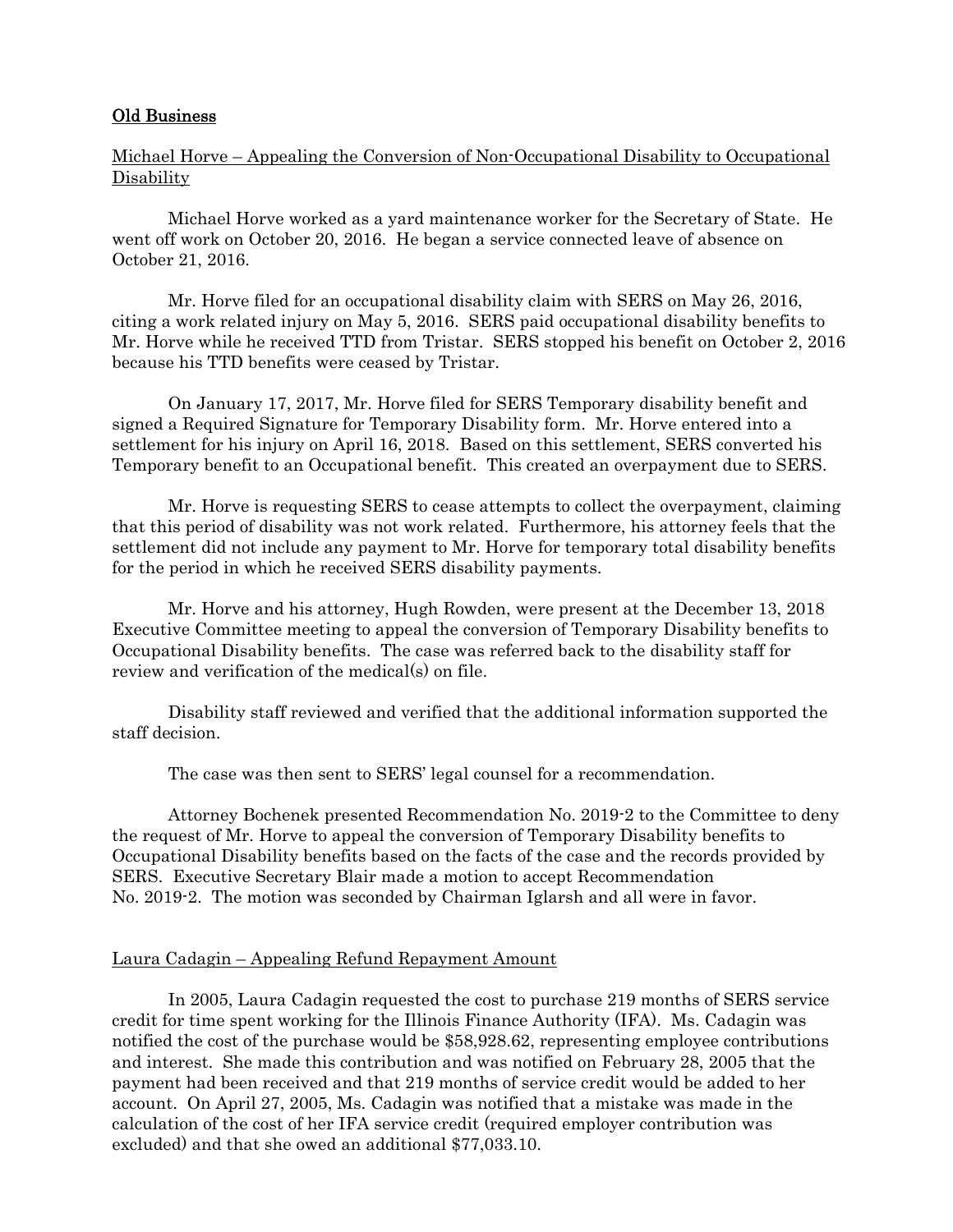On August 11, 2005, Ms. Cadagin appealed to the Executive Committee to ask the committee to affirm that all 219 months of service credit had been purchased by February 28, 2005, and that no additional contributions were required. On September 8, 2005 the Executive Committee adopted a recommendation to affirm the additional contributions were required in order to establish the entire 219 months of service credit, or that Ms. Cadagin could instead choose to establish 94 months of service credit and not make the additional contributions.

In June 2018, Ms. Cadagin requested the cost to purchase the additional 125 months of IFA service credit. She was provided with a cost of \$231,727.46, representing employee and employer contributions at the current rate, and interest at 2.5% annually.

Ms. Cadagin was present at the December 13, 2018 meeting with her attorney, Carl Draper, to appeal the amount of the required contribution. Attorney Draper reported he would send additional information to SERS' attorney and the committee agreed to defer the case until the new information was received from Attorney Draper for review.

The additional information was received from Mr. Draper and forwarded to SERS' legal counsel for a recommendation.

Attorney Bochenek presented Recommendation No. 2019-1 to the Committee to deny the request of Laura Cadagin to appeal amount of the required contribution benefits based on the facts of the case and the records provided by SERS. Executive Secretary Blair made a motion to accept Recommendation No. 2019-1. The motion was seconded by Vice Chairperson Morris and all were in favor.

## Raymond Smith – Service Credit Update

Public Act 100-611 provides that certain members who were participating under the alternative formula prior to being transferred from IDOC/IDJJ to CMS or DoIT as a result of certain executive orders shall receive service credit under the alternative formula for service after the transfer.

In November of 2011, Raymond Smith was transferred to CMS by such an executive order. Mr. Smith remained at CMS through November of 2013, then took another position at the Department of Insurance. In May of 2015, Mr. Smith returned to the Department of **Corrections** 

It should also be mentioned that Mr. Smith won a grievance for the period of August 2014 through May 2015 that awarded him alternative formula service credit for a portion of his employment at the Department of Insurance. He is in the process of completing the purchase for that upgrade, which represents 10 months of service at the Department of Insurance.

 Staff informed Mr. Smith of the cost necessary to upgrade such service, and the amount of service credit that would be upgraded. In conversations with Mr. Smith, he was informed that his employment at the Department of Insurance is not eligible for the upgrade as a result of this Public Act. He disagreed and stated that the language below (which is in PA 100-611) provides that he is entitled to alternative service for all his service following the date of his transfer, including his time at the Department of Insurance.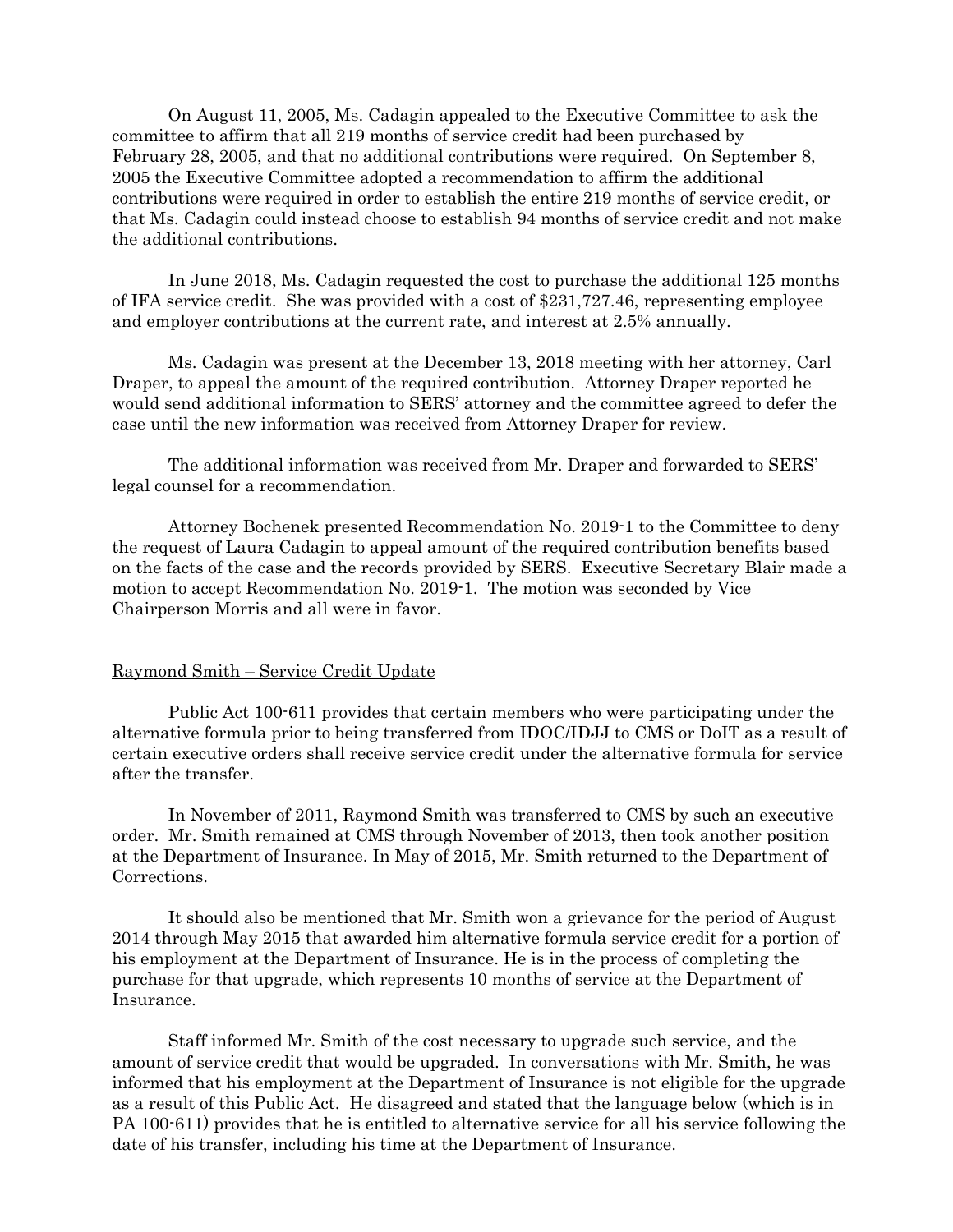A person under paragraph (20) is entitled to eligible creditable service for service credit earned under this Article on and after his or her transfer by Executive Order No. 2003-10, Executive Order No. 2004-2, or Executive Order No. 2016-11.

There is nine months of service in dispute, all which was with the Department of Insurance. The question is, despite the language of the law referenced above, when Mr. Smith left CMS to take a position at Department of Insurance, would the provisions of PA 100-611 apply to service credit earned at the Department of Insurance.

Mr. Smith was present at the January 2019 meeting and distributed materials including back up exhibits in support of his request.

After review and discussion, the Committee referred the matter to SERS' legal counsel for a recommendation.

Attorney Bochenek presented Recommendation No. 2019-3 to the Committee to deny the request of Mr. Smith for alternative service credit for the time period November 1, 2013 through July 31, 2014 based on the facts of the case, the information provided by petitioner, and the applicable statutory language. Chairman Iglarsh made a motion to accept Recommendation No. 2019-3. The motion was seconded by Executive Secretary Blair. Vice Chairperson Morris abstained the vote due to his involvement with members of petitioner's union on other grievances.

## New Business

Vantris Rideout – Requesting Waiver of 90 Day Filing Limitation for Non-Occupational Benefits

 Vantris Rideout works as a mental health tech for DHS. She last worked on August 13, 2018 due to a medical issue. She began a medical leave of absence on October 3, 2018.

 Ms. Rideout has requested a written appeal to the Executive Committee so that the 90 day filing limitation can be waived. The member indicates that she had changed her address resulting in a delay of receiving her mail.

 The member's request was denied in accordance with Chapter 40 Pensions 5/14- 124(5).

After review and discussion, Chairman Iglarsh moved to approve Ms. Rideout's request to waive the 90 day filing limitation, seconded by Vice Chairperson Morris. All were in favor.

## Michael Nichols – Requesting Waiver of 12 Month Filing Limitation for Occupational Benefits

 Michael Nichols works as a Highway Maintainer for the Department of Transportation. His last day worked was February 15, 1998 and he began a service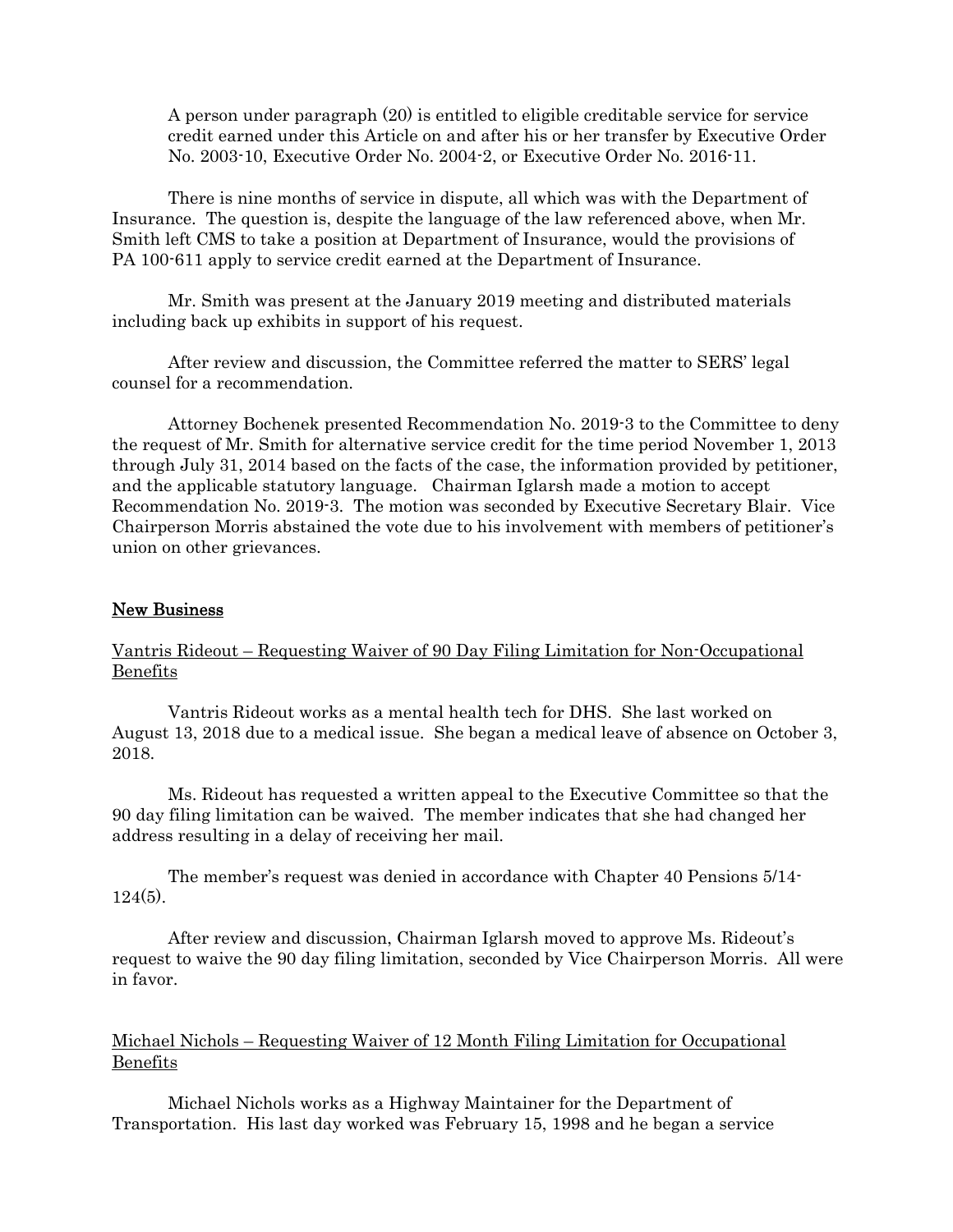connected leave of absence on February 16, 1998 due to an injury. He returned to work October 26, 1998 and was paid TTD.

 The member's request was denied in accordance with Chapter 40 Pensions 5/14-  $123(a)$ .

After review and discussion, Chairman Iglarsh moved to approve Mr. Nichols' request to waive the 12 month filing limitation, seconded by Vice Chairperson Morris. All were in favor.

## Betty Johnson-Nevith – Appeal to Receive Survivor Annuity

 James Nevith, a state retiree, died on November 1, 2018. When Mr. Nevith retired on October 1, 2015, he completed his retirement application with a marital status of "single" and received a survivor contribution refund in the amount of \$5,864.41.

Betty Johnson and James Nevith were married on July 1, 1986 and she survives him.

Betty Johnson-Nevith is requesting a survivor annuity.

 Mrs. Nevith is a state retiree as well. She retired August 1, 2014 and completed her retirement application with a marital status of "married."

After review and discussion, Executive Secretary Blair moved to deny Ms. Johnson-Nevith's request for survivor benefits, seconded by Vice Chairperson Morris. All were in favor.

#### Dominic Amodei – Appeal for Reciprocal Pension

 Dominic Amodei retired effective February 1, 2015, although the application was not submitted to SERS until May 2018. Mr. Amodei did not choose reciprocity on his pension application. Mr. Amodei has 1.3333 years of service credit with County Employees' Annuity and Benefit Fund (CEA&BF). Mr. Amodei's Power of Attorney, Joseph Amodei, is requesting Dominic's pension to be calculated reciprocally with (CEA&BF). There would be no change to his benefit amount from SERS.

After review and discussion, Vice Chairperson Morris moved to approve Mr. Amodei's request for his pension to be calculated reciprocally with CEA&BF. Chairman Iglarsh seconded the motion, and all were in favor.

#### Donna Jones – Appeal for Reciprocal Pension

 Donna Jones retired September 1, 2018. She did not choose reciprocity on her pension application.

 Ms. Jones purchased 13 months of service credit with the Illinois Municipal Retirement Fund (IMRF) on August 22, 2018. She is requesting for her pension to be calculated reciprocally with IMRF. There would be no change to her benefit amount from SERS.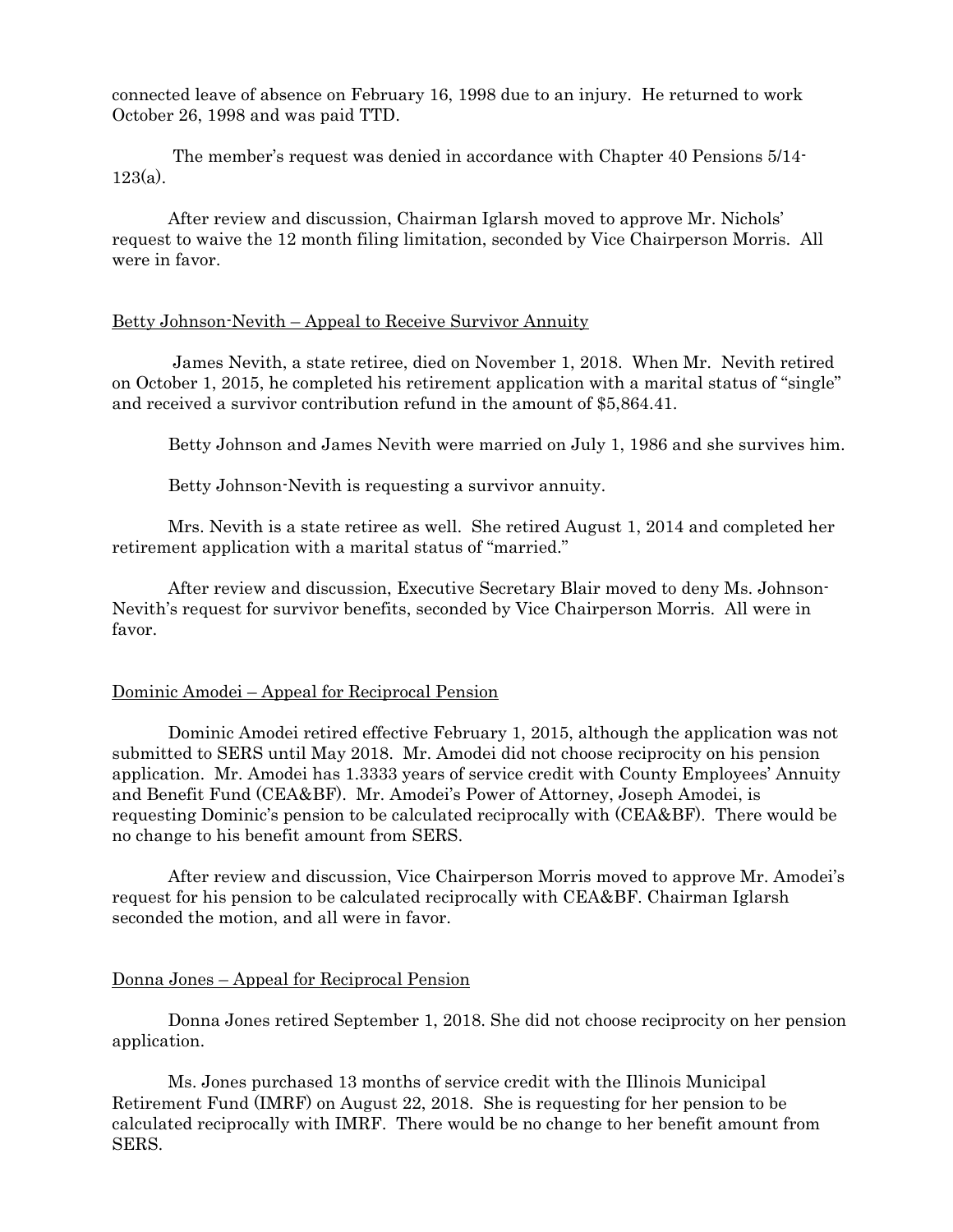After review and discussion, Chairman Iglarsh moved to approve Ms. Jones' appeal for her pension to be calculate reciprocally with IMRF. Vice Chairperson Morris seconded the motion, and all were in favor.

# Nancy Mulholland – Requesting Waiver of 12 Month Filing Limitation on Three Past Claims

 Nancy Mulholland works as a Support Service Worker for Chester Mental Health & Developmental Center. Ms. Mulholland was on service connected medical leave of absences and received TTD for the following time periods: 10/4/2014 through 1/16/2015, 10/11/2016 through 10/26/2016, and 6/16/2017 through present.

 Ms. Mulholland has requested a written appeal to the Executive Committee to waive the 12-month filing limitations for each of the claims.

After review and discussion, Chairman Iglarsh moved to approve Ms. Mulholland's request to waive the 12 month filing period, seconded by Vice Chairperson Morris. All were in favor.

#### Michael Vick – Requesting Waiver of 12 Month Filing Limitation

 Michael Vick worked as a Heavy Construction Equipment Operator for the Department of Transportation. Mr. Vick last worked on May 4, 2017. He began a service connected leave on May 11, 2017 due to a medical issue. He returned to work on June 14, 2017.

 Mr. Vick has requested a written appeal to the Executive Committee to waive the 12 month filing limitation.

After review and discussion, Vice Chairperson Morris moved to approve Mr. Vick's appeal of the 12 month filing limitation, seconded by Chairman Iglarsh All were in favor.

#### Shawn Andrus – Requesting Waiver of 12 Month Filing Limitation

 Shawn Andrus works as a Highway Maintainer for the Illinois Department of Transportation. He stopped working on July 1, 2016, was last paid on July 5, 2016 and began a service connected leave of absence on July 6, 2016 due to an injury. He returned to work on October 6, 2016.

 SERS was notified of his disability in October of 2018 after Mr. Andrus attended a retirement seminar and requested an Occupational disability packet. SERS received his application on January 24, 2019. Because he did not apply within 12 months of his last day paid by his agency, his disability application was denied.

 Mr. Andrus' request for occupational disability was denied in accordance with Chapter 40 of Illinois Pension Code 5/14-124(5). He is asking the Executive Committee to waive the 12 month filing rule.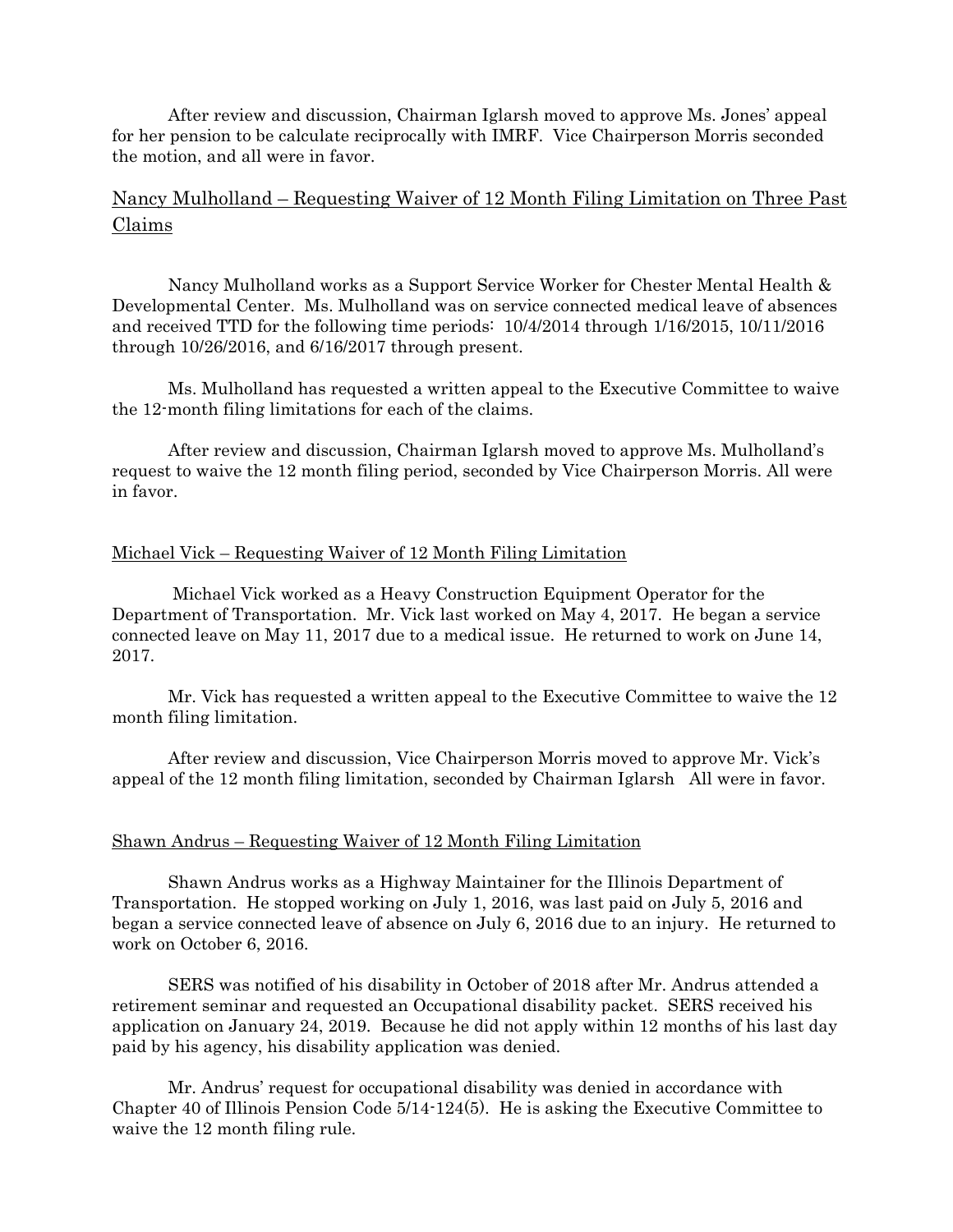After review and discussion, Chairman Iglarsh moved to approve Mr. Andrus' request to waive the 12 month filing limitation, seconded by Vice Chairperson Morris. All were in favor.

#### Evelyn Williams – Requesting Lower Repayment on Disability Overpayment

 Ms. Williams was approved for a temporary Non-Occupational benefit from SERS effective May 9, 2015.

 Ms. Williams was approved for a retroactive Social Security disability benefit effective July 1, 2016. The retroactive benefit created an overpayment to SERS totaling \$10,786.00 from July 1, 2016 through February 28, 2018.

 SERS sent the member a notification letter on December 18, 2018 that explains the calculation of the overpayment and what was due SERS.

 As stated in the SERS Board Policy, the Overpayment Section is to deduct ½ the gross of any benefit being paid toward an overpayment owed to SERS. The overpayment due is in accordance with 5/14-125 ILCS of the Pension Code.

 Ms. Williams' monthly gross pension payment is \$2,846.95. Monthly deductions from the check are \$194.33 for federal tax, \$102.00 for health, and \$11.00 dental leaving a net of \$2,533.62 paid to the member. When  $\frac{1}{2}$  of the gross is deducted in the amount of \$1,423.48, the net decreases to \$1,110.14. As noted in the SSA Award letter, she is also receiving \$1,464.00 in social security benefits.

 Ms. Williams is requesting a repayment amount of \$180.00 per month which would result in a repayment plan of 5 years; \$300.00 per month would repay the debt in 3 years, and \$450.00 per month would repay the debt in 2 years.

After review and discussion, Executive Secretary Blair moved to deny the repayment request of \$180.00 per month and approve the repayment amount of \$450.00 per month. The motion was seconded by Chairman Iglarsh, and all were in favor.

#### Crystal Gillan – Requesting Waiver of 90 Day Filing Limitation

Crystal Gillan works as a Correctional Senior Parole Agent for the Illinois Department of Corrections. She stopped working on August 3, 2018, was last paid on September 13, 2018, and began a medial leave of absence on September 14, 2018. She has not yet returned to work.

SERS was notified of her disability after receiving her application on December 31, 2018 via an internet claim; however, it was not within the 90 day filing limitation. Therefore, her disability application was denied.

 Ms. Gillan's request for Non-occupational disability benefits was denied in accordance with Chapter 40 of Illinois Pension Code 5/14-124(5). She is asking the Executive committee to waive the 90 day filing rule.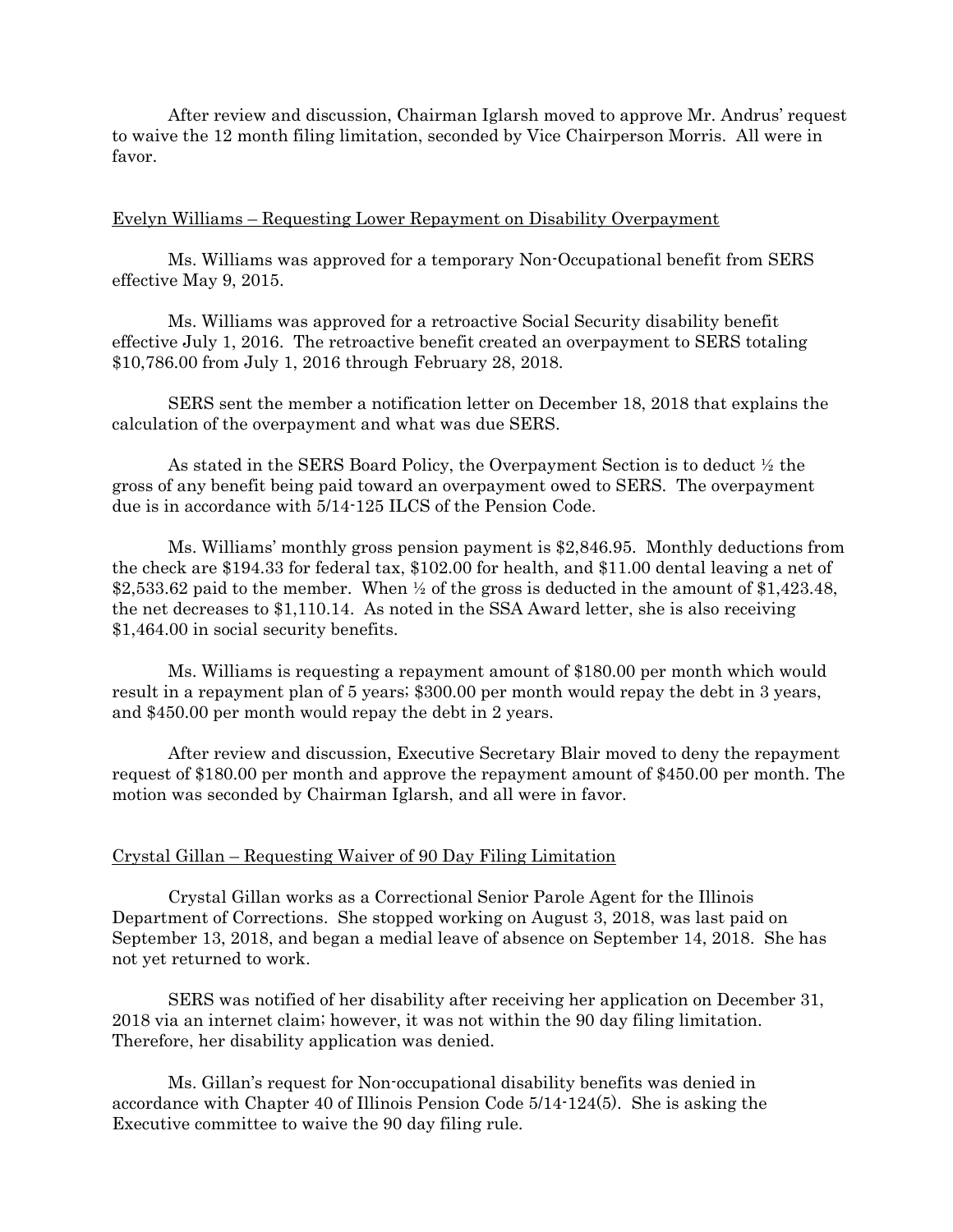After review and discussion, Chairman Iglarsh moved to approve Ms. Gillan's request to waive the 90 day filing limitation. The motion was seconded by Vice Chairperson Morris, and all were in favor.

# Brenda Ritcheson – Request for Direction and Approval to Pay Beneficiary

 Active SERS member, Brenda Ritcheson, and Burl Ritcheson were murdered on August 14, 2017. Keith R. Ritcheson was convicted of first-degree murder for the death of his parents, Brenda and Burl Ritcheson, and will serve two natural life sentences.

 Brenda Ritcheson listed the following beneficiaries as #1's: Burl E. Ritcheson Jr. – spouse, Keith R. Ritcheson – son, and Stephanie N. Mobbs – daughter.

 Because Burl E. Ritcheson Jr. is deceased, and beneficiary Keith R. Ritcheson has been convicted and sentenced for murdering member Brenda Ritcheson (and Burl), we are asking for direction and approval to pay Stephanie N. Mobbs 100% of the death benefits. SERS has currently paid Stephanie 50% of the benefit.

After review and discussion, the Committee recommended paying 100% of the survivor benefit to the other contingent beneficiary (Stephanie N. Mobbs) based on the fact that a beneficiary cannot financially benefit from their murder of the member.

# Add:on:

# Christopher Fritsche – Direction on Payment of Occupational Disability

Christopher Fritsche works as a Correctional Officer for Menard Correctional Center. Mr. Fritsche last worked on January 24, 2018. He was on extended benefits until January 31, 2019. Mr. Fritsche began a service connected leave on February 1, 2019.

Mr. Fritsche has requested a written appeal to the Executive Committee to approve his Occupational disability benefit with the understanding he is part owner of a company but does no physical labor.

Mr. Fritsche was concerned on the issue regarding outside income or gainful employment restrictions. He sent information regarding his company and his involvement.

After some discussion, it was decided by the Committee to defer a decision and obtain an Operating Agreement and Articles of Organization for Mr. Fritsche's limited liability company.